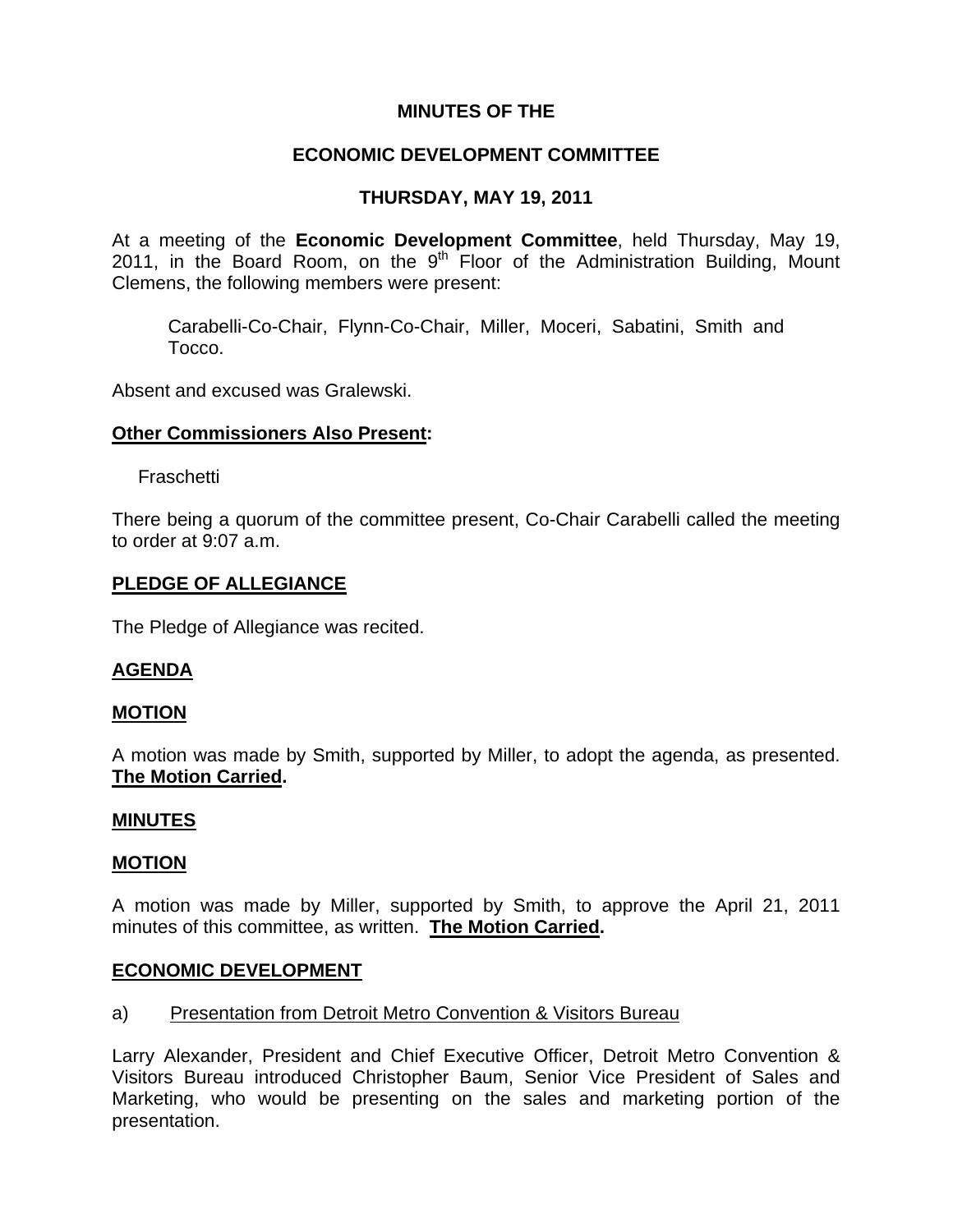Christopher Baum spoke about their consumer marketing campaign which is targeted for Ohio residents to travel to Michigan this summer. He then played their television and radio campaigns. They have numerous marketing programs in Ohio. He spoke about Discover the D which is a steady focus on Ohio through radio, television and magazine ads. He touched on the Pure Michigan campaign.

Next, he spoke about how the Detroit Metro Convention & Visitors Bureau has been promoting the region; particularly in Macomb County. He touched briefly on their Meeting Planners guide and named some of the hotels in Macomb County. He spoke about a new program called, Detroit 3.0, which promotes growth industries; particularly in Macomb County with the defense industry, as well as automotive and some of the others.

Next, he spoke about appointment-based trade shows and other sales and marketing programs. There are two upcoming major events in Macomb county: the Gratiot cruise and the Hot Rod Power tour.

He then spoke about their visit Detroit magazine, online marketing and social media. Lastly, he provided an update on Film Detroit.

A video entitled, Detroit 3.0 was shown with six emerging industries: Medical Research, Defense, Entertainment, Green Technology, Urban Farming and Transportation Logistics. It then highlighted: the Automotive Industry.

Larry Alexander named the members on the Detroit Regional Convention Facility Authority which was created in 2009. He extensively spoke about the expansion underway at Detroit's Cobo Conference & Exhibition Center, which is a three-phased customer-focused renovation and expansion plan.

A four minute video was shown on what the new Phase III will look like at Cobo Center.

Larry Alexander noted that the video has been viewed across the world. The total project has stayed within legislation guidelines of \$299 million, which has been secured in bonds. It will be paid back through liquor taxes collected throughout the state and hotel taxes collected in the tri-county area.

#### **MOTION**

A motion was made by Tocco, supported by Smith, to receive and file the presentation from the Detroit Metro Convention & Visitors Bureau.

The following commissioners spoke: Fraschetti, Flynn and Carabelli.

Co-Chair Carabelli called for a vote on the motion and **The Motion Carried.**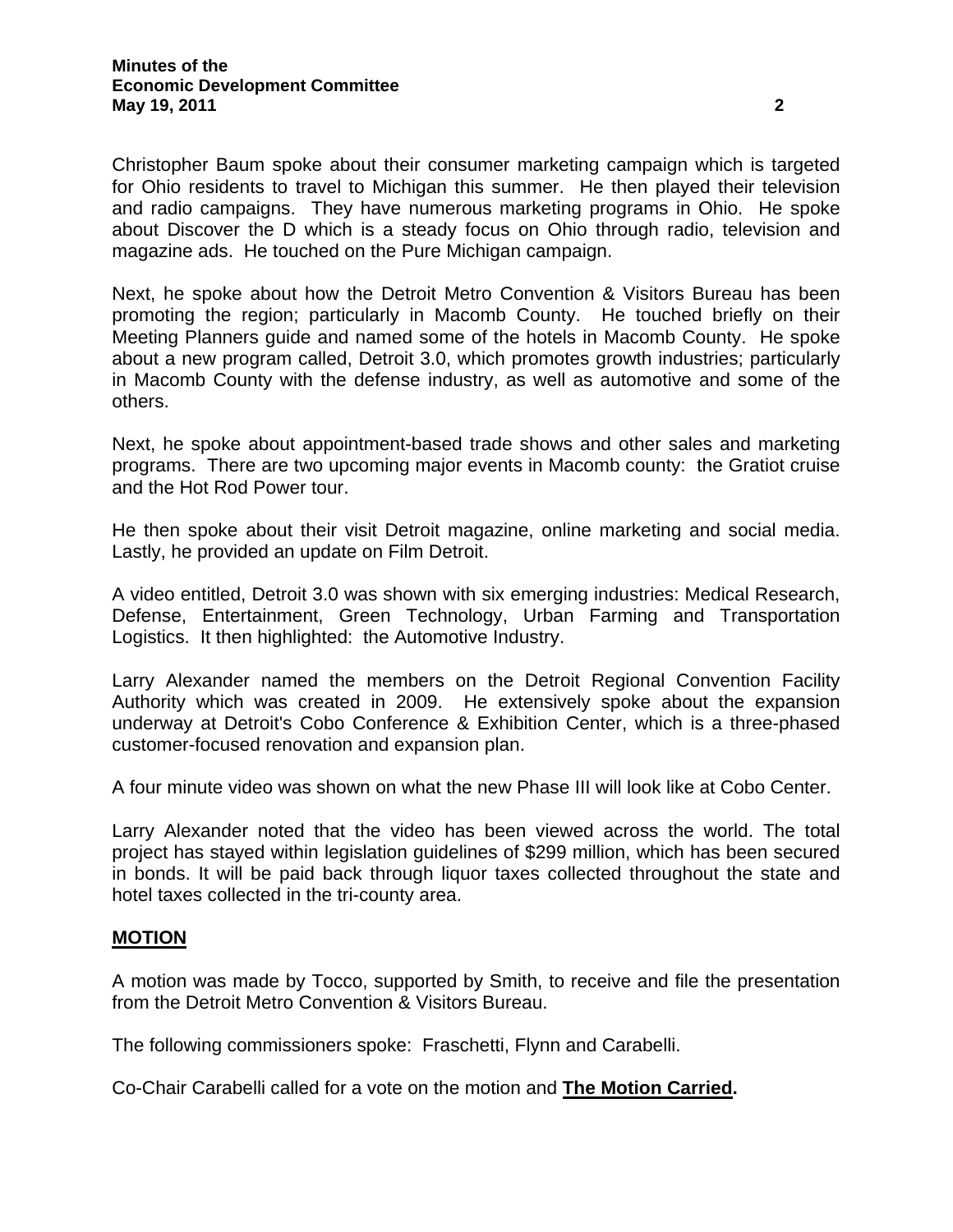While waiting for the next presentation, Co-Chair Flynn moved to agenda item #8.

# **UPCOMING EVENTS**

## **MOTION**

A motion was made by Tocco, supported by Smith, to receive and file the update on upcoming events. **The Motion Carried.** 

While waiting for the presentation to be displayed on the drop down screens, Co-Chair Carabelli moved to agenda item #7b.

### **INFRASTRUCTURE**

b) Receive and File Financial Report for Road Commission for FY Ended 09-30-10, as well as the Federal Awards Supplemental Information

Robert Hoepfner, Director, Department of Roads asked if there were any questions on the audit.

The following commissioner spoke: Flynn.

### **MOTION**

A motion was made by Sabatini, supported by Tocco, to receive and file the Financial Report for the Road Commission of Macomb County for the fiscal year ended September 30, 2010, as well as the Federal Awards Supplemental Information. **The Motion Carried.**

Co-Chair Carabelli moved to agenda item #7a.

a) Presentation from the Department of Roads

Four handouts were distributed.

Robert Hoepfner gave a presentation on the overhead drop down screens. He overviewed a large map of the county which was entitled: 2011 Construction Projects. His presentation included an overview of the 2011 Construction Schedule, 2011 Trail Projects, 2011 Pavement Preservation Program and Traffic Signal Modernization Program.

### **MOTION**

A motion was made by Tocco, supported by Sabatini, to receive and file the presentation from the Department of Roads.